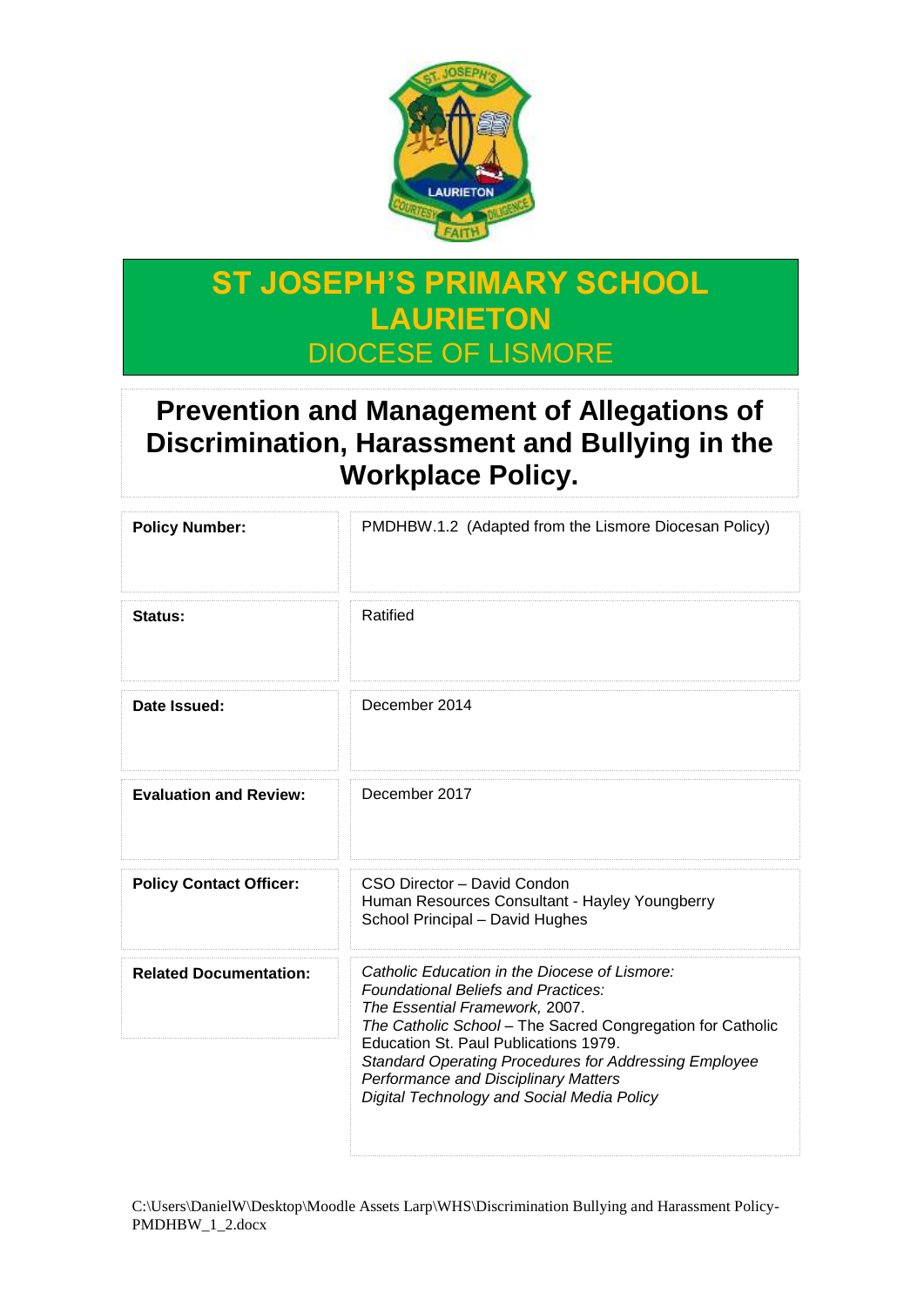#### **Rationale:**

The Catholic Schools Office, Diocese of Lismore is committed to providing a workplace free from discrimination, harassment and bullying. This document seeks to inform staff members about workplace discrimination, harassment and bullying and make it clear that such actions or behaviour in the workplace will not be tolerated.

The Catholic Schools Office considers all discrimination, harassment and bullying to be unacceptable behaviour because it undermines the intrinsic dignity of the individual person. In addition, discrimination, harassment and bullying diminish the work performance of individuals and the effectiveness of schools and the Catholic Schools Office in their mission of Catholic education.

As a Catholic Organisation, the Catholic Schools Office, reserves the right to have regard to a person's suitability to work within the Catholic environment and their ability and willingness to support the teachings of the Catholic Church and Catholic values. It is critical that Catholic organisations are able to attract and retain staff members who respect the teaching and practices of the Catholic faith.

#### **Scope:**

This document applies to all personnel in parish schools and the Catholic Schools Office. All staff members are responsible for promoting a respectful workplace, free from discrimination, harassment and bullying. It is the responsibility of all staff members not to participate in discriminatory, harassing or bullying behaviour within the workplace.

Disciplinary action, (see *Standard Operating Procedures for Addressing Employee and Disciplinary Matters)* which may include termination of employment, may be taken against staff members who are found to have acted in a discriminatory, harassing or bullying manner. Also, staff members who victimise or retaliate against a person who has made a complaint regarding discrimination, harassment or bullying may be the subject of immediate disciplinary action.

#### **Principles:**

Every staff member within the Diocese has a right to be treated with respect and to work within a safe workplace. Further, the Catholic Schools Office and the principal has a legal responsibility to prevent discrimination, harassment and bullying as set out in this policy, otherwise the employer can be liable for the behaviour of staff members.

To assist in preventing discrimination, harassment and bullying all staff members are responsible for:

• being aware of, and identifying, discriminatory, harassing or bullying behaviour;

• not acting in a discriminatory, harassing or bullying manner towards others;

• assisting to eliminate such behaviour regardless of whether a complaint is made about that behaviour; and

• assisting the Catholic Schools Office/Principal investigate complaints of discrimination, harassment or bullying.

All staff members are encouraged to report behaviour that appears to be discriminatory, harassing or bullying. All complaints of discrimination, harassment and bullying will be dealt with in a sensitive, fair and confidential manner as soon as possible.

Any deliberately false or malicious complaints will be regarded as serious misconduct and if proven, may result in disciplinary action being taken, including termination of employment. **Legal Framework:**

Harassment or discrimination on the grounds of race, gender, religion, political opinion, sex, pregnancy or potential pregnancy, marital status, physical or mental disability, sexual preference, national extraction or social origin, age, and/or family responsibilities is unlawful under the following Commonwealth and New South Wales anti discrimination and workplace legislation:

• Age Discrimination Act 2004 (Cth);

• Disability Discrimination Act 1992 (Cth);

- Racial Discrimination Act 1975 (Cth);
- Sex Discrimination Act 1984 (Cth);

C:\Users\DanielW\Desktop\Moodle Assets Larp\WHS\Discrimination Bullying and Harassment Policy-PMDHBW<sub>1</sub> 2.docx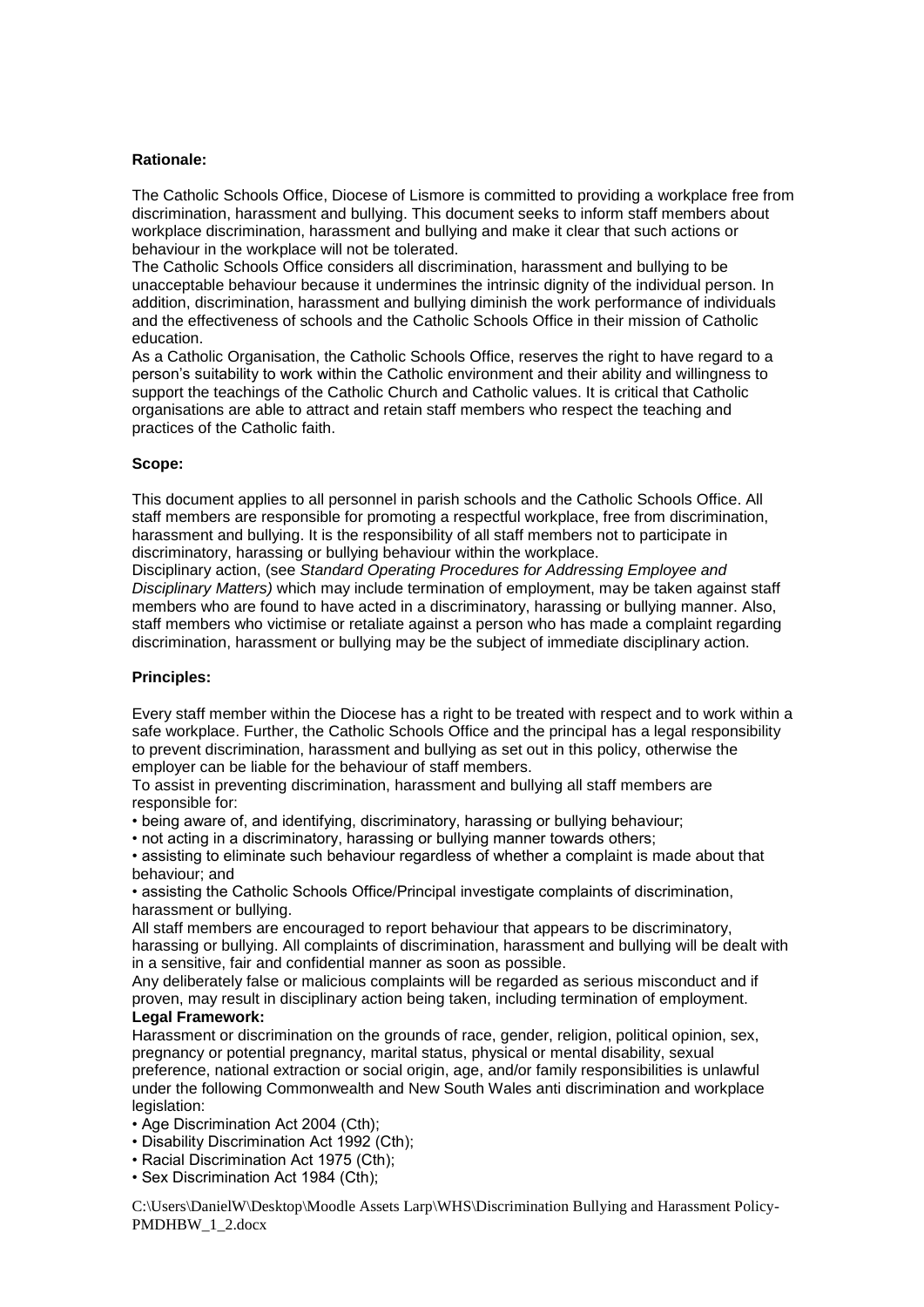• Fair Work Act 2009 (Cth); and

• Anti-Discrimination Act 1977 (NSW)

A contravention of any of these laws could result in legal action being taken against staff members and also expose the employer to liability.

# **Definitions:**

#### **Workplace Discrimination:**

#### *Definition:*

Workplace discrimination is when someone is subject to unfair treatment in employment because they belong to a particular group of people or have a particular personal characteristic that has been specified in law as a ground of discrimination. Some grounds for discrimination recognised in State and Federal legislation include:

• sex or gender;

- marital status, pregnancy, potential pregnancy, parental staff and family responsibility;
- sexual preference, sexuality or gender identity;
- disability, impairment or handicap;
- race, colour, national or ethno-religious origin, nationality, ethnicity, descent or ancestry;
- age;
- religious or political belief or activity;
- trade union activity;
- victimisation;

• personal association with or relation to any person who is identified on the basis of any of the above attributes.

There are two kinds of discrimination, direct and indirect.

*Direct discrimination* occurs if a person treats, or proposes to treat someone unfavourably due to that person's personal characteristics.

*Indirect discrimination* can occur when there is a rule or condition that is the same for everyone but in effect disadvantages people from a particular group more than people from other groups. The rule may seem equitable and unbiased at face value. A rule or condition will not be considered discriminatory if it's reasonable in the circumstances.

# *Examples of Workplace Discrimination:*

#### *Direct Discrimination Indirect Discrimination*

Refusing to employ someone because of their age despite being able to undertake the requirements of the position. Prescribing an inflexible working hours policy where such rigidity in hours is not required. Terminating someone's employment because of their family responsibilities. Scheduling meetings or training sessions at times that would disadvantage

people with carer's responsibilities e.g. very early or very late in the day.

Not promoting someone because of their disability despite being able to undertake the duties of the position. A requirement that all staff speak fluent English when this is not an inherent requirement for all jobs within the company.

#### *When Workplace Discrimination is not Unlawful:*

In some circumstances workplace discrimination will not be considered unlawful, such as: • where the discrimination occurred because the person is unable to perform the inherent requirements of a position and no reasonable adjustments could have been made by the employer;

• where an act is taken against a person by an institution run in accordance with its religious beliefs, made in good faith and to avoid injury to the religious susceptibilities of adherents to that religion; and/or

• where there are genuine occupational requirements for a person of a particular sex, race or age to be appointed to a position.

# **Workplace Harassment:**

#### *Definition:*

Workplace harassment is conduct in the workplace that is:

• unwelcome, uninvited or unreciprocated;

• offensive, humiliating and/or intimidating; and

• is based on a ground of discrimination.

It can include verbal comments or abuse, physical contact, threats, displaying inappropriate and offensive images or documents, stalking, offensive communication, jokes and ridicule, propositions, and inappropriate initiation rites.

Sexual harassment is a form of harassment on the ground of sex or conduct of a sexual nature such as unwanted sexual advances, unwelcome requests for sexual favours or physical contact, derogatory sexual comments, taunts, intrusive questions and rumours.

Workplace harassment usually consists of a pattern of unwelcome behaviour. However, it can

C:\Users\DanielW\Desktop\Moodle Assets Larp\WHS\Discrimination Bullying and Harassment Policy-PMDHBW<sub>1</sub> 2.docx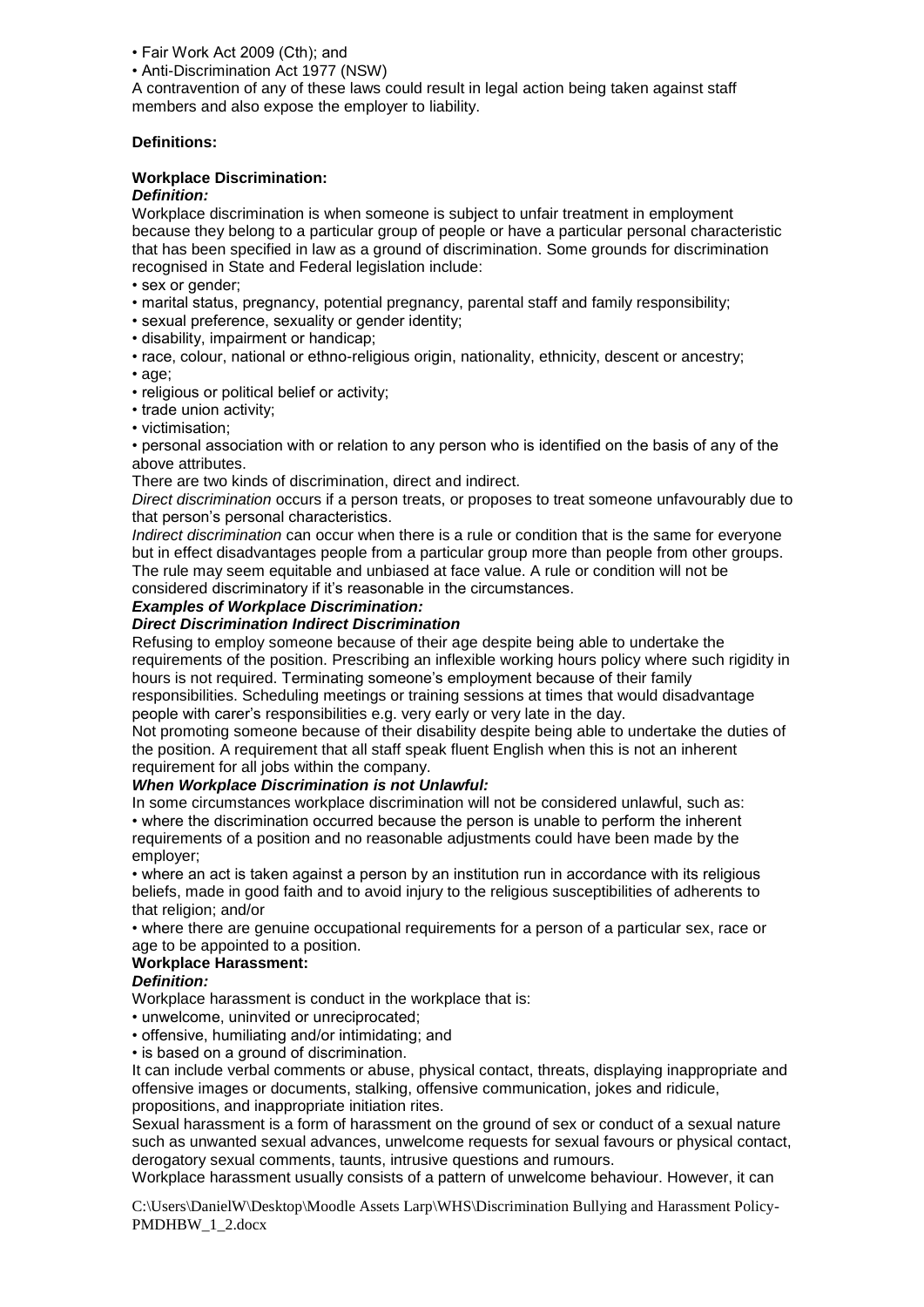consist of just one act where this is of a serious nature. There is no requirement that the harasser intended to offend or harm in o rder for an action to be considered harassment or for the person harassed to inform the harasser that the conduct is unwelcome. Workplace harassment, and in particular sexual harassment, does not include behaviour which is consensual, welcome and reciprocated.

# *Examples of Workplace Harassment:*

### *Verbal Non-Verbal*

Sexist or racist joke Suggestive looks or stares Comments of a sexual nature Offensive hand or body gestures Repeated unwelcome invitations Sexually explicit emails or posters Imitating someone's accent Invading someone's personal space **Workplace Bullying:**

# *Definition:*

Workplace bullying is harassment that is not expressly linked to a ground of discrimination. Under the *Fair Work Act 2009* a worker is bullied at work if an individual or individuals repeatedly behaves unreasonably towards the worker, or a group of workers of which the worker is a member and that behaviour creates a risk to health and safety.

Unwarranted or invalid criticisms, exclusion or isolation are examples of workplace bullying. It usually takes the form of less favourable treatment of a person by another or others in the workplace in the form of repeated conduct or a pattern that:

- insults,
- intimidates,
- threatens,
- undermines,
- offends,
- degrades, or
- humiliates.

Instances of workplace bullying are intended to cause physical and psychological distress to others. Bullying can occur at all levels in the workplace e.g. upwards, downwards or lateral and is identified if a reasonable person (an objective third party) would consider the behaviour to be bullying.

Bullying does not include:

- occasional differences of opinion or problems in working relationships;
- reasonable management action carried out in a reasonable manner; or

• reasonable disciplinary procedures.

# *Examples of Workplace Bullying:*

# *Physical Psychological*

Loud, abusive, threatening language, Silent treatment, Subjected to practical jokes Assigning unpleasant or meaningless tasks, unrelated to the position, Offensive phone messages, SMS and/or email Deliberately withholding information that is vital to effective work performance Constant ridicule or put downs in front of others Exclusion or isolation

# **Impact of discrimination, harassment or bullying on staff member:**

- Loss of Morale, toxic work environment
- Effect on workplace culture
- Productivity slow or work not completed
- Absenteeism, staff turnover
- Disengaged staff

• Poor client outcomes: reputation, parental dissatisfaction, loss of enrolments , low student outcomes

• Increase in sick and stress leave.

# **Procedures:**

# **Ongoing support/counselling:**

The Catholic Schools Office will work to prevent bullying, harassment and discrimination from occurring through policies, procedures, awareness-raising strategies and training programs. Processes to deal with claims will be characterised by natural justice, procedural fairness, timeliness, confidentiality and respect for all parties.

All employees in the Diocese are able to contact the Dioceses' Employee Assistance Program ACCESS Programs which is confidential and at no charge to the employee.

#### **Process for managing allegations:**

The process of reporting a complaint, options for resolution/possible outcomes and review/appeal process is included in the *Standard Operating Procedures for Addressing* 

C:\Users\DanielW\Desktop\Moodle Assets Larp\WHS\Discrimination Bullying and Harassment Policy-PMDHBW<sub>1</sub>2.docx